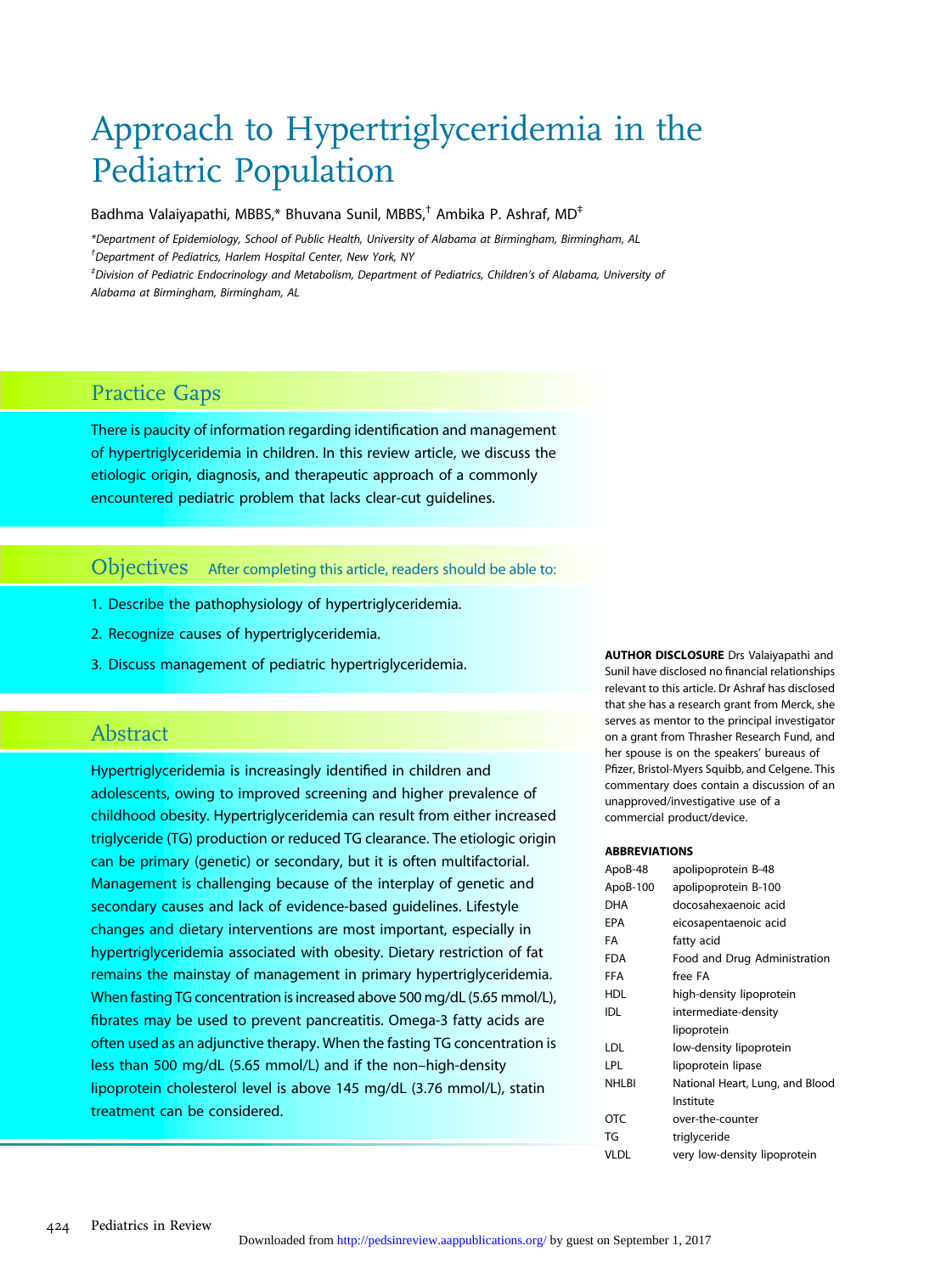#### **INTRODUCTION**

The term hypertriglyceridemia indicates an increased plasma fasting triglyceride (TG) concentration that is above the 95th percentile for age and sex.  $(I)(2)$  A TG level greater than or equal to 100 mg/dL (1.13 mmol/L) and a level greater than or equal to 130 mg/dL (1.47 mmol/L) are considered above the 95th percentile for children of ages 0 to 9 years and 10 to 19 years, respectively.  $(3)(4)(5)$  An estimated 10% of US children and adolescents between 12 and 19 years of age have increased serum TG levels greater than 150 mg/dL ( $I.69$  mmol/L). (3)( $6$ )( $7$ ) By extrapolating the adult guidelines, hypertriglyceridemia can be considered mild to borderline high  $(150-199 \text{ mg/dL} [1.69-2.25 \text{ mmol/L}])$ , moderate to high (200–499 mg/dL  $[2.26 - 5.64$  mmol/L]), very high (500–999 mg/dL [5.65–11.29 mmol/L]), severe (1000–1999 mg/dL [11.30–22.59 mmol/L]), and very severe (>2,000 mg/dL [>22.60 mmol/L]). (5)(6)(7) Hypertriglyceridemia in children parallels the increasing incidence in childhood obesity, metabolic syndrome, type 2 diabetes, sedentary lifestyle, high-fat and high-carbohydrate diet, and medication use. (8) There is a paucity of literature on pediatric hypertriglyceridemia. With increased universal lipid screening, the number of cases of hypertriglyceridemia identified will increase.

#### BRIEF OVERVIEW OF TG METABOLISM

Understanding TG metabolism is fundamental for prompt identification and management of hypertriglyceridemia. Factors that stimulate hepatic lipoprotein synthesis or inhibit TG removal generally lead to increased plasma cholesterol and TG levels. Hypertriglyceridemia results from an increase in the circulating TG-rich lipoproteins (ie, plasma very low-density lipoprotein [VLDL], chylomicrons), which are produced by the liver or absorbed from food.

Chylomicrons transport dietary lipids and are synthesized within enterocytes. Chylomicrons contain a truncated form of apolipoprotein B, called apolipoprotein B-48 (ApoB-48), which is only 48% of the length of the complete molecule. ApoB-48 allows for production and secretion of chylomicrons. VLDL is synthesized within the hepatocytes and contains atherogenic apolipoprotein B-100 (ApoB-100), chylomicron remnants, free fatty acids (FFAs), and de novo fatty acids (FAs). (5) Both chylomicron and VLDL transport and deliver TGs to tissues to use as FFAs for energy and storage (Fig 1).

Dietary cholesterol, FAs, and fat-soluble vitamins are absorbed in the proximal small intestine. TGs are formed in the enterocytes upon hydrolysis of these dietary fats. The longer-chain FAs are incorporated into nascent chylomicrons in the intestinal mucosal cells, whereas mediumchain FAs with fewer than 10 carbon atoms directly enter the liver through the portal vein. The chylomicron consists of 80% to 95% TGs, along with cholesteryl esters, retinyl esters, phospholipids, cholesterol, ApoB-48, and other apolipoproteins. Chylomicrons enter the thoracic duct via the lymphatic system, then travel to the vena cava and circulate. In the lymph and blood, chylomicrons acquire other apoliporoteins, such as apolipoprotein C-II, apolipoprotein C-III, and apolipoprotein E. (5) Depending on the fat content of a meal, TG levels can increase as much as 100% postprandially.

VLDL is synthesized in the hepatocytes and transport TGs and cholesterol to peripheral tissues. The VLDL TG content is derived from chylomicron remnants, plasma FFA, and de novo FAs synthesized from carbohydrates (Fig 2). VLDL has more cholesterol relative to TGs, with a TG-to-cholesterol ratio of 5:1, in comparison to chylomicrons, which have a TG-to-cholesterol ratio of 10:1. (5) Both endothelial lipoprotein lipase (LPL) and hepatic TG lipase can release FFA and glycerol from VLDL TGs. The



Figure 1. Triglyceride synthesis. ANGPTL=angiopoietin-like, apoB-48=apolipoprotein B-48, apoB-100=apolipoprotein B-100, apoC-II=apolipoprotein C-II, apoC-III=apolipoprotein C-III, FA=fatty acid, FFA=free FA, LPL=lipoprotein lipase, PL=phospholipid, VLDL=very low-density lipoprotein.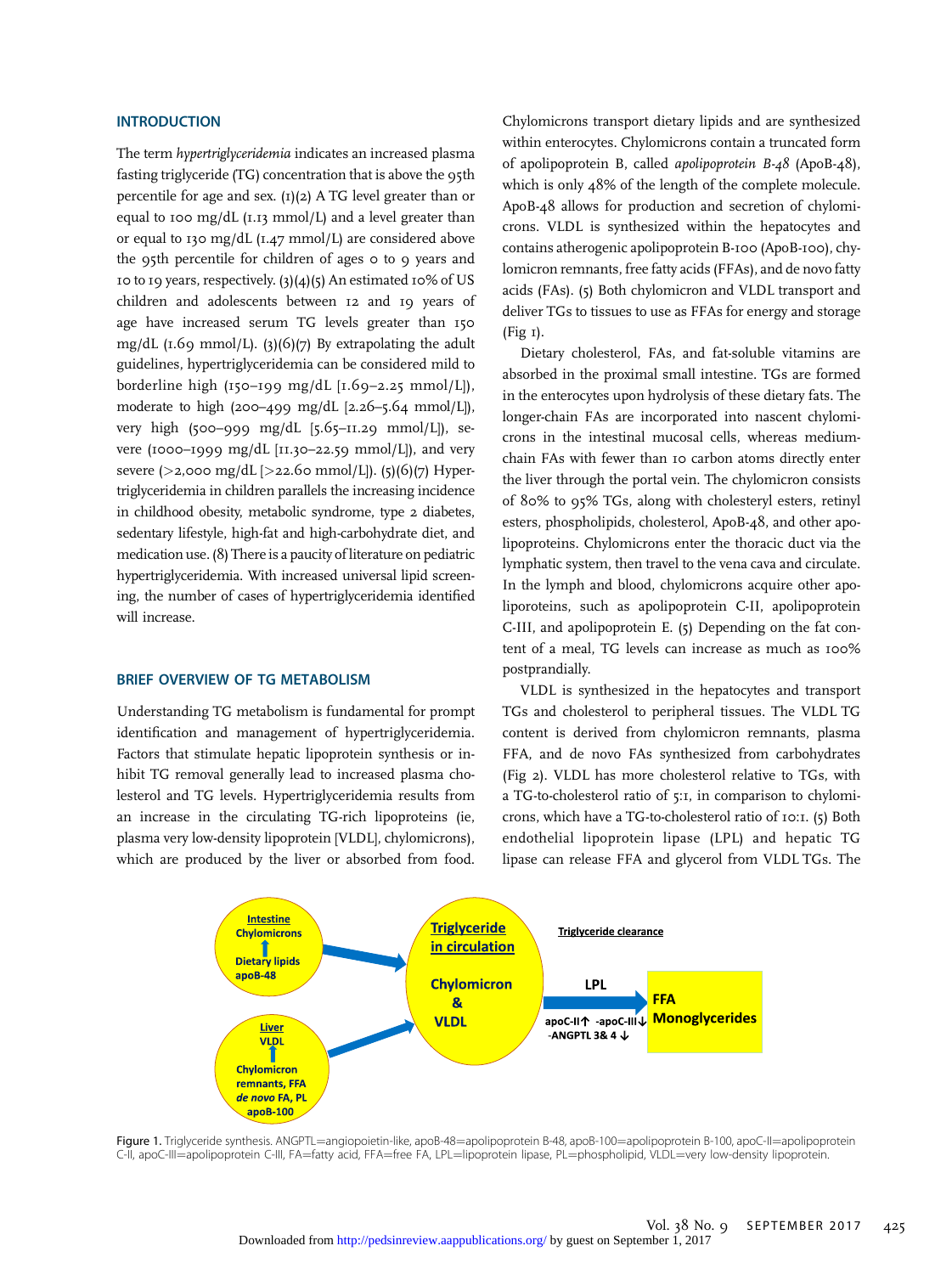remaining VLDL (ie, VLDL remnants), also referred to as intermediate-density lipoproteins (IDLs), become TG depleted, decrease in size, and form cholesterol-enriched small, dense low-density lipoprotein (LDL) particles. ApoB-100 is the principal apolipoprotein on all atherogenic lipoprotein particles (ie, LDL, VLDL, and IDL).

#### The Role of LPL

LPL located on the capillary endothelial cells breaks down TGs from TG-rich lipoproteins into FFAs and monoglycerides. LPL is activated by apolipoprotein C-II and inhibited by apolipoprotein C-III and angiopoietin-like proteins 3 and 4 (Fig 1). Glycosylphosphatidylinositol-anchored high-density lipoprotein (HDL)-1 transports LPL into the luminal surface of capillary endothelial cells, and this complex interacts with lipase maturation factor. Thus, defects in apolipoprotein C-II or LPL can lead to defects in chylomicron clearance. Insulin is a potent activator of LPL and, hence, insulinresistant and/or insulinopenic states are associated with reduced LPL activity. Lack of LPL enzyme activity, lack of LPL protein production, or both can result in hypertriglyceridemia (predominantly hyperchylomicronemia).

#### Obesity and Dyslipidemia

There is increased VLDL TG production in the setting of visceral obesity and insulin resistance due to excess FFA flux to the liver from high-fat diets, excess adipose tissue release of FFAs, and increased de novo TG production from high carbohydrate intake and hyperinsulinemia. Simple sugars undergo glycolysis to generate acetyl coenzyme A molecules, which are the building blocks for FA synthesis.



Figure 2. Synthesis of very low-density lipoprotein. apoB-100=apolipoprotein B-100, CoA=coenzyme A, FA=fatty acid, FFA=free FA, VLDL=very low-density lipoprotein.

#### Atherogenic Dyslipidemia

LPL is the major enzyme involved in hydrolysis of TGs and is primarily expressed in myocyte and adipocyte vascular beds. LPL hydrolyzes TGs trafficked in the large TG-rich chylomicrons and VLDLs. Lipolysis reduces the particle size and releases apolipoprotein A-I molecules on chylomicron surfaces, which become available for lipidation or renal catabolism. A large quantity of phospholipids is also released, which attaches to phospholipid transfer proteins and serves as a reservoir for use by maturing HDL particles. Since LPL is the primary enzyme involved in the hydrolysis of TGs, LPL deficiency and/or inhibition leads to severe hypertriglyceridemia. Increased TG levels are associated with decreased HDL cholesterol levels and increased concentrations of proatherogenic small, dense LDL particles. (9)

#### CAUSES OF HYPERTRIGLYCERIDEMIA

Hypertriglyceridemia is secondary to either increased TG production or reduced TG clearance. The etiologic origin could be primary or secondary and is often multifactorial.

#### Primary Causes

Table I illustrates the causes of primary (genetic) hyperlipidemias. The traditional Fredrickson classification describes the pattern of increased lipoproteins as type I (chylomicrons), type IIa (LDL), type IIb (LDL and VLDL), type III (IDL), type IV (VLDL), and type V (VLDL and chylomicrons). (10) All except type IIa exhibit increased serum TG levels. A 2-hit hypothesis is often proposed for the manifestation of hypertriglyceridemia, the first "hit" being genetic predisposition and the second "hit" being hormonal or environmental factors (such as obesity, hypothyroidism, estrogen status, or diabetes) that play a permissive role.

Type I Hyperlipoproteinemia (Hyperchylomicronemia Syndrome). Type I hyperlipoproteinemia usually manifests in infancy and childhood (a) secondary to homozygous or compound heterozygous mutations in the LPL gene, causing LPL deficiency, (11) or (b) owing to loss of function mutations in the genes that encode the cofactors essential for LPL activity—that is, APOC2, APOA5, LMF1, and GP1HBP1. (11)(12) These result in decreased hydrolysis of TGs transported in chylomicrons and VLDL at the tissue capillary endothelial surface. (13)(14) Affected patients experience recurrent attacks of acute pancreatitis, eruptive xanthomas, and lipemia retinalis. Inheritance is autosomal recessive, and history of consanguinity may be present. LPL deficiency has a prevalence of  $1:10<sup>6</sup>$  in the US population. Rarely, type I hyperlipoproteinemia could be due to circulating LPL autoinhibitors,  $(11)(15)(16)(17)(18)(19)(20)(21)(22)(23)$  which impair LPL activity as described in the context of autoimmunity.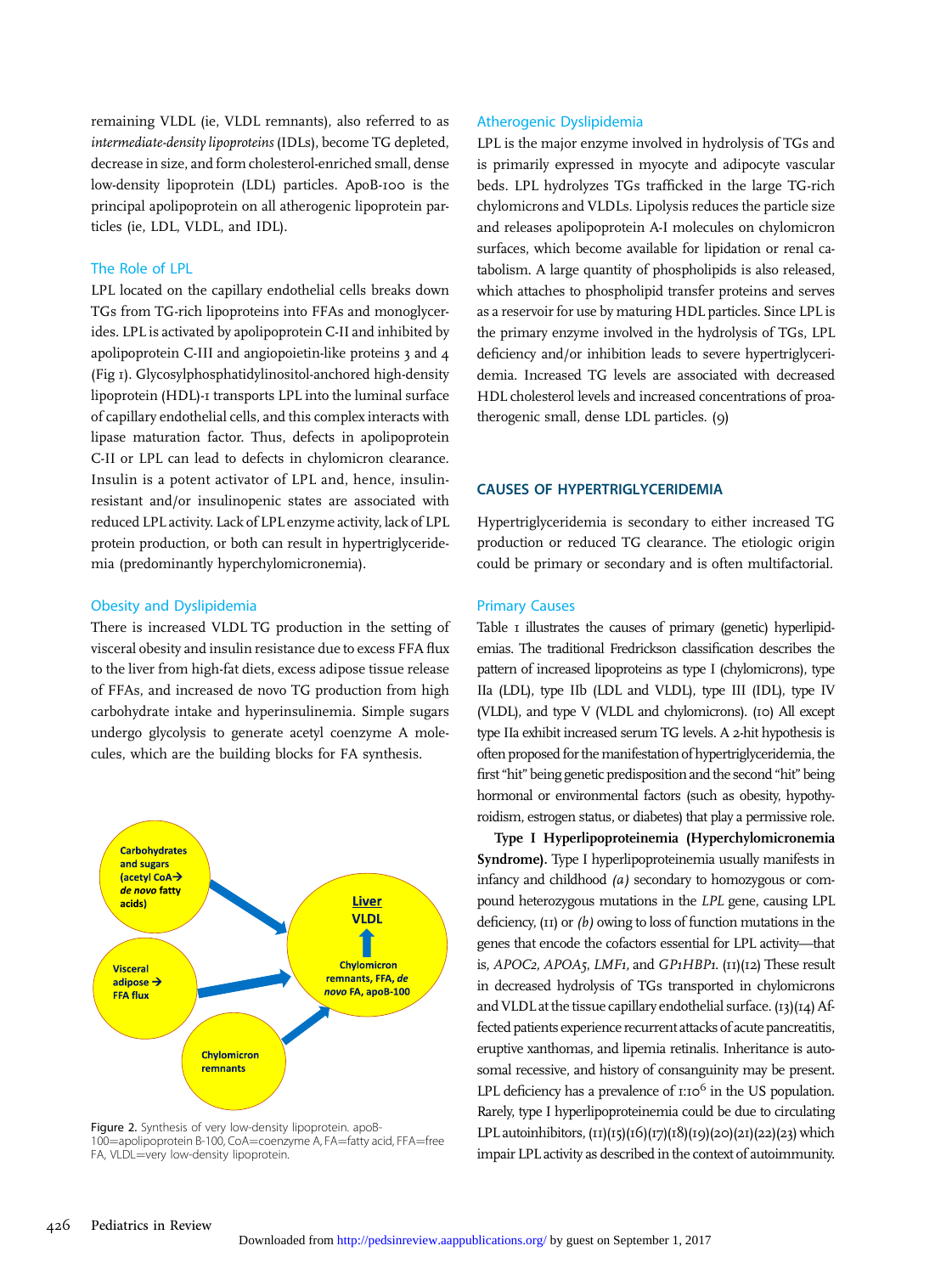| <b>FREDRICKSON</b><br><b>CLASSIFICATION</b> | <b>INHERITANCE</b>                    | LIPID ABNORMALITY <sup>a</sup>                                                                | <b>CLINICAL FEATURES</b>                                                                      | <b>CAUSES</b>                                                                                     |
|---------------------------------------------|---------------------------------------|-----------------------------------------------------------------------------------------------|-----------------------------------------------------------------------------------------------|---------------------------------------------------------------------------------------------------|
| Type I <sup>b</sup>                         | Autosomal recessive                   | TG $\uparrow$ (chylomicron $\uparrow$ )<br>TC:TG ratio $>10:1$                                | Chylomicronemia syndrome:<br>eruptive xanthomas, recurrent<br>pancreatitis, lipemia retinalis | LPL deficiency<br>ApoC-II deficiency<br>LMF1 deficiency<br>GP1HBP1 deficiency<br>ApoA5 deficiency |
| Type IIa                                    | Autosomal dominant LDL ↑, TG normal   |                                                                                               | Premature CVD, tendon<br>xanthomas                                                            | Familial<br>hypercholesterolemia                                                                  |
| Type IIb                                    | Polygenic                             | TG $\uparrow$ (VLDL $\uparrow$ )<br>ApoB-100 1<br>HDL $\downarrow$ , LDL normal or $\uparrow$ | Early CVD in family members                                                                   | Familial combined<br>hyperlipidemia <sup>c</sup>                                                  |
| Type III                                    | Polygenic<br>ApoE2/E2<br>homozygosity | TG 1 (VLDL 1, chylomicrons 1),<br>IDL 1, TC 1, LDL normal                                     | Premature CVD, palmar or<br>tuberoeruptive xanthomas                                          | Dysbetalipoproteinemia <sup>c</sup>                                                               |
| Type IV                                     | Autosomal dominant TG 1 (VLDL 1),     | ApoB-100 normal<br>HDL $\downarrow$ or normal, LDL normal or $\downarrow$                     | Hypertriglyceridemia in family<br>members, may have increased<br>CVD risk                     | Familial<br>hypertriglyceridemia <sup>c</sup>                                                     |
| Type V                                      |                                       | Autosomal dominant TG ↑ (VLDL ↑, chylomicron ↑)                                               | Hypertriglyceridemia in family<br>members<br>Minimal CVD risk                                 | Familial<br>hypertriglyceridemia <sup>c</sup>                                                     |

### TABLE 1. Characteristics of Primary Hyperlipidemias

ApoA5=apolipoprotein A-5, APoB-100=apolipoprotein B-100, ApoC-II=apolipoprotein C-II, ApoE2=apolipoprotein E2, CVD=cardiovascular disease, GP1HBP1=glycosylphosphatidylinositol-anchored HDL-1, HDL=high-density lipoprotein, IDL=intermediate-density lipoprotein, LDL=low-density<br>lipoprotein, LMF1=lipase maturation factor-1, LPL=lipoprotein lipase, TC=total choles

<sup>a</sup> Predominant type of TG-containing lipoprotein (ie, VLDL vs chylomicron) increase is depicted in parentheses.<br><sup>b</sup> Patients with heterozygous mutations may present with mild to moderate TG level increases.<br><sup>c</sup> Manifests perturbations)—that is, the second "hit."

Familial Hypertriglyceridemia. Familial hypertriglyceridemia is caused by excessive TG synthesis, which can manifest as type IV or type V hyperlipoproteinemia and is thought to affect 1% of the population. Those with type IV hyperlipoproteinemia have increased concentration of VLDL in the circulation, due to either increased production or decreased catabolism of VLDL, (6) and can have a TG level between 250 and 1,000 mg/dL (2.82-11.30 mmol/L). Type V hyperlipoproteinemia results from an increased production of both VLDL and chylomicrons. These patients have a TG level that exceeds 1,000 mg/dL (11.30 mmol/L) (similar to type I hyperlipoproteinemia), with pancreatitis as a major concern. These are autosomal dominant disorders. There will be a history of pancreatitis in multiple family members but a variable history of premature cardiovascular disease, likely dependent on whether they have predominant increases in chylomicrons and/or VLDL. Although familial hypertriglyceridemia is generally not fully expressed until adulthood, hypertriglyceridemia manifests at younger ages in patients with familial hypertriglyceridemia because of complex interactions of

genetic and environmental factors, such as childhood obesity, diabetes, and medications (ie, the second "hit").

Familial Combined Hyperlipidemia. Familial combined hyperlipidemia is also known as type IIb hyperlipoproteinemia and is characterized by an overproduction of VLDL and ApoB-100 by the liver and a decrease in clearance of chylomicron remnants. (6) The prevalence is around 1% to 5.7% of the population. Patients present with increased levels of ApoB-100 (>130 mg/dL) and non–HDL cholesterol. Patients may manifest an increase in either TG or LDL cholesterol level or both. Familial combined hyperlipidemia is associated with a strong family history of premature cardiovascular disease. Patients and family members can have increased LDL cholesterol and TG levels, increased TG levels alone, or increased LDL cholesterol levels alone.

Dysbetalipoproteinemia (Type III Hyperlipoproteinemia). Manifests with accumulation of IDL with near-equivalent increase of both cholesterol and TGs, usually in the range of 300 to 500 mg/dL  $(3.39 - 5.65 \text{ mmol/L})$ . This is rare (prevalence of 1 in 10,000). It is due to homozygous mutation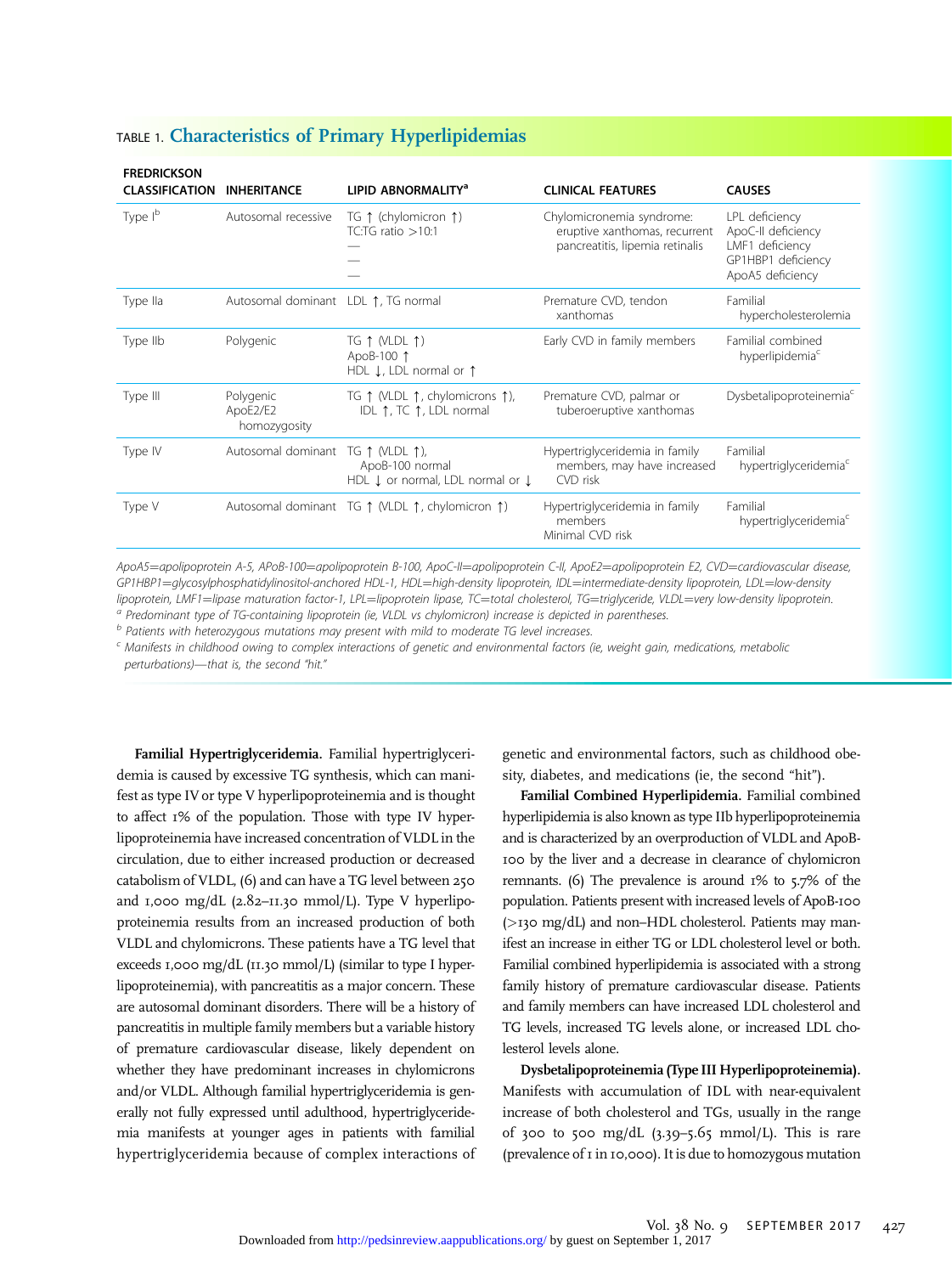in apolipoprotein E (ApoE2/E2 homozygosity). Usually, this manifests after 20 years of age and, rarely, a second "hit" may precipitate the hypertriglyceridemia earlier. (24)

Mutations in the nuclear bile acid receptor "FXR" (farnesoid X receptor) cause progressive familial intrahepatic cholestasis and can manifest as moderate hypertriglyceridemia. (25) Primary hypoalphalipoproteinemias, including Tangier disease (lecithin cholesterol acyltransferase deficiency), can appear with moderate hypertriglyceridemia at presentation. (26)

#### Secondary Causes

Secondary causes are listed in Table 2. Oftentimes, secondary hypertriglyceridemia is due to an interplay of combinations of these conditions (hormonal and environmental), along with genetic causes.  $(6)(27)(28)(29)$ 

Dyslipidemia of Obesity and Insulin Resistance. Insulin resistance promotes FFA release from adipose tissue into the portal circulation, which, in turn, increases hepatic TG production and secretion of TG-rich VLDL. Thereupon, excessive TG deposition in the liver, skeletal muscle, and visceral adipose tissue promotes insulin resistance. Consumption of a high-carbohydrate diet in the face of an insulin-resistant state begets chronic stimulation of VLDL overproduction. Insulin is a potent stimulator of LPL, which

### TABLE 2. Causes of Secondary Hypertriglyceridemia

| Obesity                                 |
|-----------------------------------------|
| Metabolic syndrome                      |
| Uncontrolled diabetes                   |
| Hypothyroidism                          |
| Hypercortisolemia                       |
| Nonalcoholic fatty liver disease        |
| I iver disease                          |
| Glycogen storage disorders              |
| Lipodystrophy: genetic or acquired      |
| Renal disease                           |
| Excessive alcohol intake                |
| Infections                              |
| Autoimmune disease: eq, dermatomyositis |
|                                         |

Medications: steroids, glucocorticoids, oral estrogens, diuretics, thiazides, protease inhibitors, antipsychotics, antidepressants, estrogen-receptor blockade, retinoids, immunosuppressants (eg, rapamycin, cyclosporine),  $\beta$ -blockers, bile acid sequestrants

regulates postprandial TG excursions, and therefore, LPL activity is impaired in insulin-resistant individuals.

Diabetes Mellitus. Both type 1 and type 2 diabetes mellitus can cause hypertriglyceridemia. LPL activity will be reduced in poorly controlled type 1 diabetes mellitus. Owing to insulinopenia, there is increased FFA flux from adipose tissue, which drives hepatic VLDL production. Patients with type 2 diabetes mellitus also have all these metabolic disturbances, along with an array of biochemical perturbations related to obesity and insulin resistance.

#### COMPLICATIONS OF HYPERTRIGLYCERIDEMIA

#### **Pancreatitis**

The risk of pancreatitis is far more worrisome once serum TG concentrations exceed 1,000 mg/dL ( $\text{II}.30 \text{ mmol/L}$ ). (5)(7) The mechanisms include pancreatic capillary bed ischemia due to TG-rich chylomicron sludge; subsequent release of pancreatic lipases from the damaged pancreatic acini further increasing production of proinflammatory FFAs, which leads to free radical damage and inflammation; and premature activation of pancreatic trypsinogen to trypsin, which promotes activation of other digestive enzymes, resulting in autodigestion of the gland. (30)(31)(32) If pancreatitis is suspected, hospitalization is required for rapid lowering of TG levels. Noncompliance with a low-fat diet can cause recurrent pancreatitis in those with quantitative or qualitative defects of LPL, as seen in type I hyperlipidemia. Pancreatitis is associated with clinically significant morbidity and mortality, (33) and recurrent pancreatitis may lead to chronic exocrine and endocrine pancreatic insufficiency (ie, fat malabsorption, failure to thrive, and insulin-dependent diabetes).

#### Cardiovascular Risk

Hypertriglyceridemia is considered to be an independent risk factor for coronary artery disease. (34) Increased TG levels are associated with decreased HDL cholesterol levels; increased concentrations of proatherogenic small, dense LDL particles; increased non–HDL cholesterol levels; and increased concentrations of ApoB-100. (7)(9) Cardiovascular risk is associated with atherogenic dyslipidemia and other diseases with cardiovascular risk, such as diabetes and obesity. (6)(7)

#### Nonalcoholic Fatty Liver Disease

Nonalcoholic fatty liver disease is associated with obesity and visceral adiposity. Even though metabolic syndrome is associated with nonalcoholic fatty liver disease, hypertriglyceridemia is not universally reported in pediatric nonalcoholic fatty liver disease. Hypertriglyceridemia in this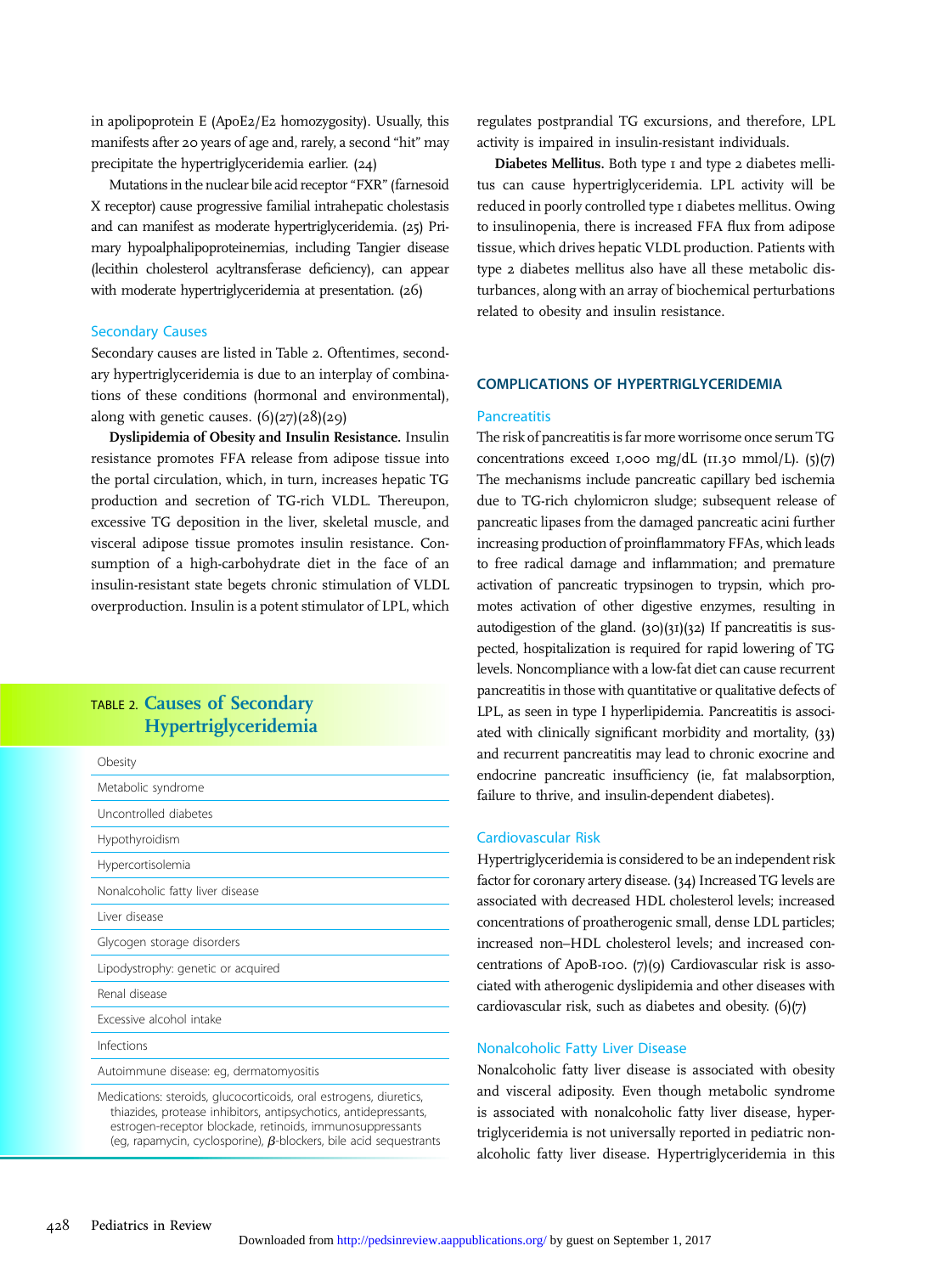scenario can be associated with fat accumulation in the liver and increased transaminase levels.

#### MANAGEMENT

There is a paucity of data on a systematic approach to management of hypertriglyceridemia in pediatric patients and therefore, the approach is mostly based on current adult hypertriglyceridemia management guidelines that are tailored for the pediatric population.  $(4)(7)(29)(35)$ 

There are no specific screening guidelines for hypertriglyceridemia, per se. There is also controversy regarding the existing guidelines. Table 3 summarizes the National Heart, Lung, and Blood Institute (NHLBI) expert panel guidelines (4) for dyslipidemia screening. These have been endorsed by the American Academy of Pediatrics and the American Heart Association. NHLBI guidelines recommend universal screening for all children between 9 and 11 years of age and again between ages 17 and 21 years by using a nonfasting lipid profile. Selective (targeted) screening is recommended between ages 2 and 8 years and 12 and 16 years for children with risk factors for premature cardiovascular disease. (4) The US Preventive Services Task Force determined that there is insufficient evidence for or against lipid screening in children and adolescents. (36)

When using nonfasting lipid profiles, risk assessment determination is performed by using the non–HDL cholesterol component (calculated by subtracting the HDL cholesterol level from the total cholesterol level). There is more emphasis on recognition of non–HDL cholesterol because it represents all atherogenic lipoprotein particles. Since dietary fats and carbohydrates can increase serum TG concentrations, fasting for 8–12 hours prior to testing is recommended for evaluation of hypertriglyceridemia. (7) It is important to keep in mind that if the TG concentration is more than 400 mg/dL (4.52 mmol/L), LDL cholesterol calculation by using the Friedewald equation  $[LDL = Total cholesterol - HDL - (TGs \div 5)]$  is inaccurate. (5)

Primary hypertriglyceridemia diagnosis is based on increased fasting TG concentration in association with family history of dyslipidemia, pancreatitis, and cardiovascular disease, along with associated risk factors and clinical features. It is important to exclude secondary causes of hypertriglyceridemia in all patients. (7) Patients with hypertriglyceridemia associated with obesity and metabolic syndrome need to be evaluated for other associated comorbid conditions, such as hypertension, diabetes, and nonalcoholic fatty liver.

#### LIFESTYLE MODIFICATION

Patients with secondary hypertriglyceridemia should follow a 6-month trial period of weight management, including dietary counselling and physical activity, since obesity and insulin resistance play a central role (NHLBI expert panel recommendation). (4) A multimodal intervention involving dietary modification, increasing physical activity, and behavioral changes is recommended. Children and adolescents with both primary and secondary hypertriglyceridemia are advised to follow a restricted diet with less than 25% to 30% of calories from fat, less than 7% of calories from saturated fat, less than 200 mg per day of cholesterol, and avoidance of trans fats consumption. Current guidelines also advocate replacement of simple carbohydrates with complex carbohydrates, limiting intake of sugar and sugar-sweetened beverages, and increasing the dietary intake of fish to increase omega-3 fatty acid consumption. (4) A high intake of natural dietary fiber, especially water-soluble fiber, is advocated. Institute of Medicine Dietary Reference Intake recommends consumption of 14 g of dietary fiber per 1,000 kcal.

The more common forms of increased TG levels are usually secondary to de novo hepatic TG synthesis and production of VLDL, in which restricting intake of dietary carbohydrates—especially simple sugars—and increasing dietary fiber intake will be effective. Intake of mono- and polyunsaturated FAs and omega-3 FAs is encouraged.

Performing moderate to intense physical activity for 30 to 60 minutes daily can reduce the TG level. Weight loss is expected to improve insulin sensitivity, reduce FFA release from adipose tissue, and enhance activity of LPL, leading to better clearance of TGs. Moreover, a healthy diet with fewer refined carbohydrates and less saturated fat will reduce endogenous synthesis of VLDL and LDL cholesterol.

#### PHARMACOLOGICAL MANAGEMENT

There are no Food and Drug Administration (FDA)– approved TG level–lowering medications for use in children younger than 18 years of age, and there are no established indications for their use in children. (6) Nevertheless, extrapolation of adult guidelines is judiciously applied in this scenario.  $(6)(7)(29)$  When fasting TG concentration is greater than 500 mg/dL  $(5.65 \text{ mmol/L})$ , primary pharmacological agents for treating hypertriglyceridemia, such as fibrates, niacin, and omega-3 FAs, are used to prevent pancreatitis. (28) However, the safety and effectiveness data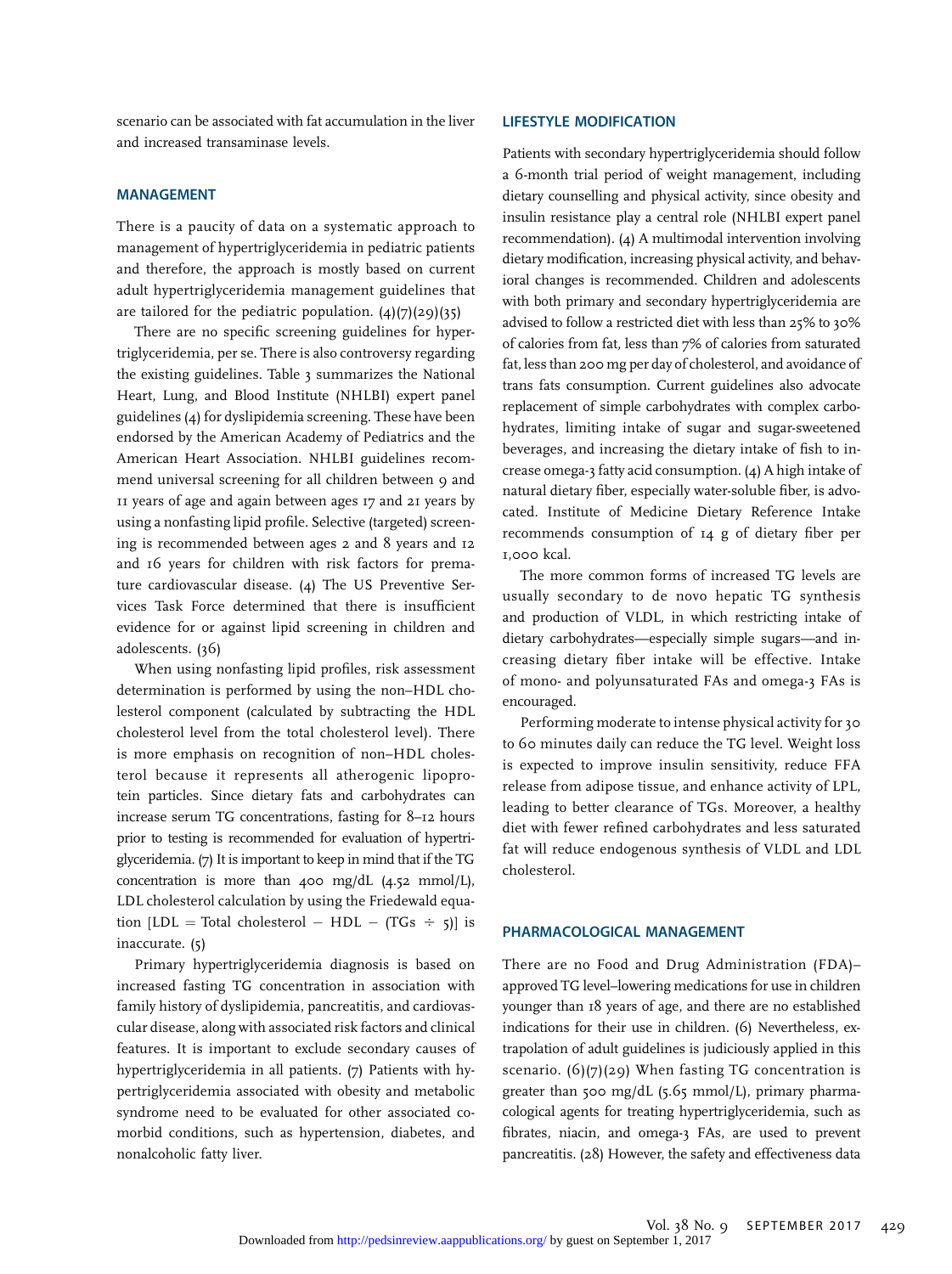| TYPE OF SCREENING<br><b>AND AGE</b> | LIPID<br><b>PROFILE</b>                    | <b>CRITERIA TO SCREEN</b>                                                                                                                                                                                                                                                                                                             | <b>WHEN TO REPEAT</b>                                  |
|-------------------------------------|--------------------------------------------|---------------------------------------------------------------------------------------------------------------------------------------------------------------------------------------------------------------------------------------------------------------------------------------------------------------------------------------|--------------------------------------------------------|
| Universal                           |                                            |                                                                                                                                                                                                                                                                                                                                       | Normal: repeat at 17-21 y of age                       |
| $9 - 11y$                           | Nonfasting <sup>a</sup> /fasting Universal |                                                                                                                                                                                                                                                                                                                                       | Borderline: repeat after 1 y                           |
| $17 - 21y$                          | Nonfasting <sup>a</sup> /fasting Universal |                                                                                                                                                                                                                                                                                                                                       | Abnormal <sup>b</sup> : perform FLP twice <sup>c</sup> |
| Selective                           |                                            |                                                                                                                                                                                                                                                                                                                                       |                                                        |
| $2 - 8y$                            | Fasting                                    | Positive family history of premature CVD <sup>d</sup><br>Parent has TC ≥240 mg/dL (≥6.22 mmol/L) or known<br>dyslipidemia<br>Child has diabetes, hypertension, BMI $\geq$ 95th percentile,<br>smokes cigarettes, or is exposed to secondhand smoke<br>Child has a moderate- to high-risk medical condition <sup>e</sup>               | Abnormal <sup>b</sup> : perform FLP twice <sup>c</sup> |
| $12 - 16y$                          | Fasting                                    | New knowledge of positive family history of premature CVD <sup>a</sup><br>New knowledge of parent with TC ≥240 mg/dL (≥6.22<br>mmol/L) or known dyslipidemia<br>Patient has diabetes, hypertension, BMI ≥85th percentile or<br>smokes cigarettes<br>Patient has a moderate <sup>e</sup> - or high-risk <sup>†</sup> medical condition | Abnormal <sup>b</sup> : perform FLP twice <sup>c</sup> |

### TABLE 3. NHLBI Guidelines for Pediatric Dyslipidemia Screening

According to reference 4. BMI=body mass index; CVD=cardiovascular disease; FLP=fasting lipid profile; HDL=high-density lipoprotein; LDL=low-density<br>lipoprotein; NHLBI=National Heart, Lunq, and Blood Institute; TC=total cho

<sup>a</sup> Disregard TG and LDL cholesterol in the nonfasting sample.<br><sup>b</sup> Abnormal lipid screening results are as follows: For nonfasting screening, results are abnormal if non-HDL level is >145 mg/dL (>3.76 mmol/L) or if HDL level is <40 mg/dL (<1.04 mmol/L); for fasting screening, results are abnormal if LDL cholesterol level is >130 mg/dL (>3.37 mmol/L), if non–HDL cholesterol level is >145 mg/dL (>3.76 mmol/L), if HDL cholesterol level is <40 mg/dL (<1.04 mmol/L), if TG level is >100 mg/dL (>1.13 mmol/L) if the child is <10 years of age, or if TG level is >130 mg/dL (>1.47 mmol/L) if the child is >10 years of age.  $\epsilon$  Repeat fasting lipid profile after 2 weeks but within 3 months (average the results).

<sup>d</sup> Positive family history of CVD indicates that a parent, grandparent, aunt/uncle, or sibling has a history of myocardial infarction, angina, stroke, or coronary artery bypass graft, stent, or angioplasty at <55 years of age for male patients or <65 years of age for female patients.<br><sup>e</sup> Moderate-risk condition indicates Kawasaki disease with regressed coronary aneurysms, c

juvenile rheumatoid arthritis), HIV infection, or nephrotic syndrome.<br><sup>f</sup> High-risk condition indicates diabetes mellitus type 1 and type 2, chronic kidney disease and/or end-stage renal disease or postrenal transplant,

postorthotopic heart transplant, or Kawasaki disease with current aneurysms.

for these agents for treating hypertriglyceridemia in children are lacking. (37)(38) For patients with moderate hypertriglyceridemia (200–499 mg/dL [2.26–5.64 mmol/L]), treatment is targeted toward reducing the non-HDL cholesterol level  $(3)(7)(39)$  by using a statin.  $(28)$ 

#### Fibrates

Fibrates, a class of lipid level–lowering drugs, are the firstline management when the TG concentration is greater than 500 mg/dL  $(5.65 \text{ mmol/L})$  to reduce the pancreatitis risk. (6)(12)(38) This is not an FDA-approved indication for patients under 18 years of age; for these patients, a pediatric lipid specialist should be consulted. Fibrates activate the peroxisome proliferator-activated receptor- $\alpha$  and reduce hepatic VLDL synthesis. Fibrates also augment the activity of LPL, leading to enhanced hydrolysis of TG-rich lipoproteins. In adults with isolated hypertriglyceridemia, fibrates

reportedly reduce plasma TG concentration by 40% to 60%. (15) Gemfibrozil (600 mg administered twice daily) and fenofibrates (nanocrystal formulation administered at a dose of 145 mg daily or micronized capsules administered at a dose of 200 mg daily as fenofibric acid 135 mg) are the available fibrate therapies. Fibrates can cause myopathy, especially when used in conjunction with a statin. They have to be used with caution in patients with mild to moderate renal disease and are contraindicated in severe renal impairment. Fibrates can be used in patients with dyslipidemia and nonalcoholic fatty liver disease. Owing to their risk for development of cholesterol gallstones, fibrates are contraindicated in patients with gallbladder disease. (20)

#### Niacin (Nicotinic Acid)

Nicotinic acid reduces plasma TG levels by 5% to 40%. It also reduces LDL cholesterol and lipoprotein(a) levels.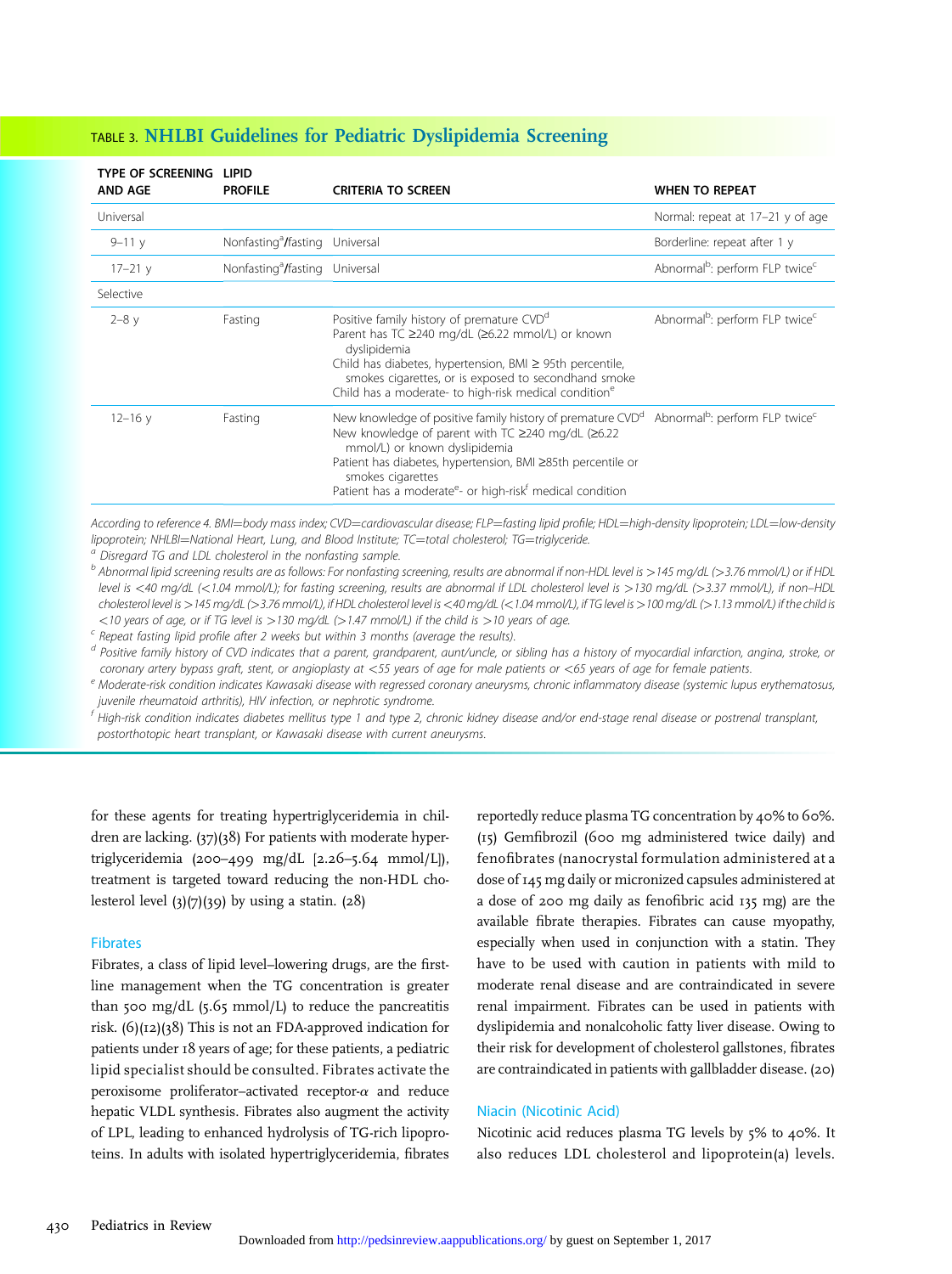Niacin increases the plasma HDL cholesterol level by 10% to 40%. (35) Niacin curtails TGs by inhibiting diacylglycerol acyltransferase-2, which is an enzyme that converts diacylglycerol to TGs, thereby reducing FFA flux from the adipose tissue. It can increase the breakdown of TG-rich lipoproteins ApoB-100 and ApoB-48. The main adverse effect of niacin is the flushing that occurs 15 minutes after ingestion, due to the release of prostaglandin F2, which can be prevented in adults by giving the patient aspirin 15 minutes before administering niacin. (35)(40) However, owing to concerns of Reye syndrome, aspirin is not advocated for use in children. To date, there has been only 1 clinical trial in pediatrics involving the use of niacin (41), in which numerous adverse effects were reported in 76% of patients, including flushing, abdominal pain, vomiting, headache, and increased liver enzyme levels. (37)(41)

#### Omega-3 FAs

Long-chain omega-3 FAs can be used as an adjunctive therapy when TG concentration is greater than 500 mg/dL (5.65 mmol/L). It has to be kept in mind that a TG-lowering effect is entirely dependent on the omega-3 content (ie, eicosapentaenoic acid [EPA] and docosahexaenoic acid [DHA] content). When compared to prescription fish oil products that contain specific amounts of EPA and DHA and/or a capsule, over-the-counter (OTC), unregulated fish oil supplements vary in concentration of EPA and DHA. In adults, when used in the form of EPA and DHA (approximately 465 mg EPA and 375 mg DHA), these therapies reduced TG levels by 20% to 50%. (35)(42) There are no pediatric dosing guidelines available. So far, to our knowledge, there have been 2 pediatric clinical trials in which omega-3 FAs were used. (43)(44) Even though the low-dose OTC fish oil trial (44) in patients with TG levels greater than 140 mg/dL (1.58 mmol/L) did not show TG level– lowering effectiveness, the trial in which 3 to 4 g of prescription omega-3-acid ethyl esters were used (approximately 3,360 mg DHA plus EPA administered per day) (43) demonstrated responders and nonresponders. However, there was no statistically significant improvement. Prescriptionstrength or OTC fish oil capsules may be used after confirming (a) that a patient has severe hypertriglyceridemia by obtaining several fasting baseline measurements and (b) a failure to control TG levels by means of diet and weight loss. Depending on the response, a decision can be made whether to continue or stop the treatment. Prescription fish oil products do not cause the fishy taste and burping experienced with OTC fish oil capsules. (35)

#### **Statins**

When TG levels are between 200 and 499 mg/dL  $(2.26 - 5.64 \text{ mmol/L})$ , it is important to evaluate the non-HDL cholesterol level, as this reflects all atherogenic lipoprotein particles. (8) Statins are 3-hydroxy-3-methylglutaryl-coenzyme A reductase inhibitors and can be used for persistently increased non–HDL cholesterol levels, even after implementation of dietary and lifestyle changes. (8)(45) Commonly used statins include simvastatin 5 to 40 mg per day, atorvastatin 10 to 20 mg per day, rosuvastatin 5 to 20 mg per day, and pravastatin 20 to 40 mg per day. To our knowledge, there have not been many large, longterm studies on statin use in the pediatric population. The common side effects include headache, myalgia, and gastrointestinal symptoms, all of which eventually disappear with continued use. Some uncommon but potential side effects include muscle disorders (ie, myalgia, myopathy, rhabdomyolysis, myonecrosis, and myositis), increased serum transaminase levels, increased incidence of new-onset type 2 diabetes, and ill-defined cognitive dysfunction. These unstudied long-term risks in the pediatric population should be compared to the benefits when initiating statin treatment. Statins should be used cautiously in female patients because of potential teratogenicity. Drug interactions (ie, those that affect cytochrome P450) need to be kept in mind when prescribing statins.

#### SEVERE HYPERTRIGLYCERIDEMIA

Acute pancreatitis can be consequent to severe hypertriglyceridemia (ie, TG level  $>$  1,000 mg/dL [11.30 mmol/L]). (5) Ideally, serum TG concentration should be less than 500 mg/dL (5.65 mmol/L) to prevent pancreatitis. Patients with severe hypertriglyceridemia tend to have exponential increases postprandially because of defective and already maximized LPL activity. (30) Children with pancreatitis can present with acute abdominal pain, nausea, vomiting, and ileus. Even though there are no established guidelines, oftentimes patients with severe hypertriglyceridemia are hospitalized on the basis of the presence or absence of symptoms. A TG level higher than 1,000 mg/dL (11.30 mmol/L) with abdominal pain or pancreatitis necessitates hospitalization. Severe hypertriglyceridemia in patients with uncontrolled diabetes and those with previous episodes of pancreatitis require admission when the TG level is higher than 1,000 mg/dL  $(11.30 \text{ mmol/L})$ (2). Insulin activates LPL and facilitates degradation and clearance of TG from the circulation (46) and, hence, insulin therapy is often used in the management of severe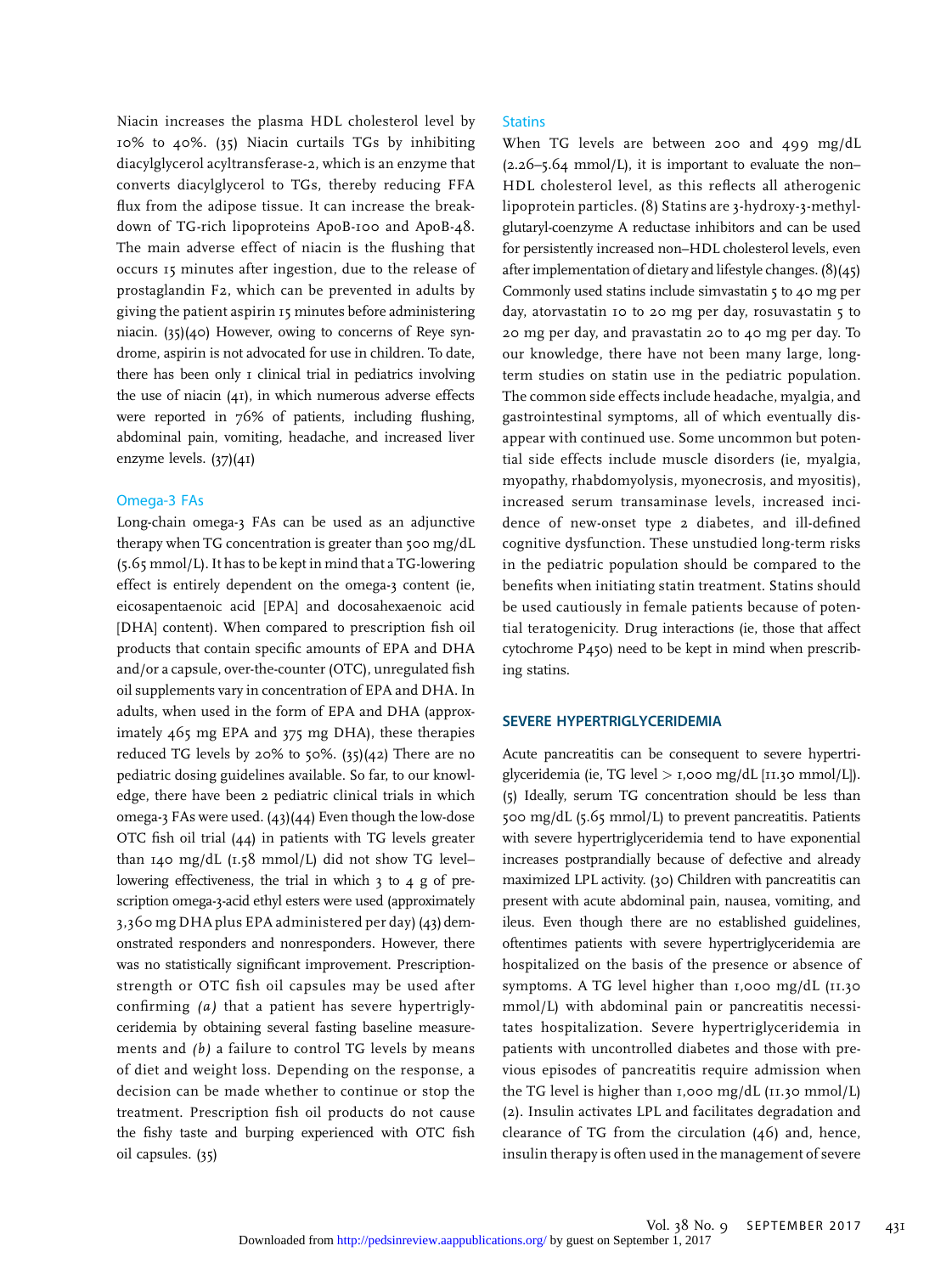hypertriglyceridemia, (47)(48)(49)(50)(51) especially in patients with uncontrolled diabetes. Plasmapheresis can reduce serum TG levels rapidly and can be used in symptomatic patients with severe hypertriglyceridemia and pancreatitis. Plasmapheresis is not required in the care of asymptomatic patients with severe hypertriglyceridemia. When the TG level is higher than 1,000 mg/dL (11.30 mmol/L), the predominant lipoprotein is chylomicron (52), the levels of which could be further worsened by any additional dietary fat intake; therefore, patients with TG levels higher than 1,000 mg/dL (11.30 mmol/L) should refrain from having dietary fat for 72 hours. Since chylomicrons are produced in the small intestine and are dependent on dietary fat for formation, (53) fasting will result in a rapid and robust decline in TG levels. When TG levels are lower than 1,000 mg/dL (11.30 mmol/L), the patient can then be placed on a diet that contains less than 10% to 15% of daily calories from fat.

#### **CONCLUSIONS**

A lack of pediatric-specific protocol and FDA-approved TG level–lowering drugs makes the management of hypertriglyceridemia in children difficult. Dietary restriction remains the mainstay of management, supplemented by TG level– lowering medications. A more rational approach needs to be followed in the pediatric setting.

## SUMMARY

- On the basis of epidemiological studies and expert opinion, (3)(7) an estimated 10% of US children and adolescents between 12 and 19 years of age have increased serum TG concentrations (TG level >150 mg/dL [>1.69 mmol/L]).
- On the basis of expert opinion, (5)(7) hypertriglyceridemia diagnosis is based on fasting TG concentrations.
- On the basis of expert opinion, (5)(7) it is important to exclude secondary causes of hypertriglyceridemia in all patients.
- On the basis of expert opinion, (5)(7) the risk of pancreatitis is lower when TG concentration is less than 1,000 mg/dL (11.30 mmol/L).
- On the basis of expert opinion, (4) a 6-month trial period of weight management, including dietary counselling and physical activity, is recommended in patents with secondary hypertriglyceridemiaespecially where obesity and insulin resistance play a central role.
- On the basis of some research evidence, consensus statements, and expert opinions, (3)(7)(39) for patients with TG levels between 150 and 499 mg/dL (1.69–5.64 mmol/L), the treatment goal is to target non-HDL cholesterol.
- On the basis of expert opinion, (5,7) for patients with very high triglycerides, (above 500 mg/dL), a fibrate can be used to reduce the pancreatitis risk.

References for this article are at [http://pedsinreview.aappubli](http://pedsinreview.aappublications.org/content/38/9/424)[cations.org/content/38/9/424](http://pedsinreview.aappublications.org/content/38/9/424).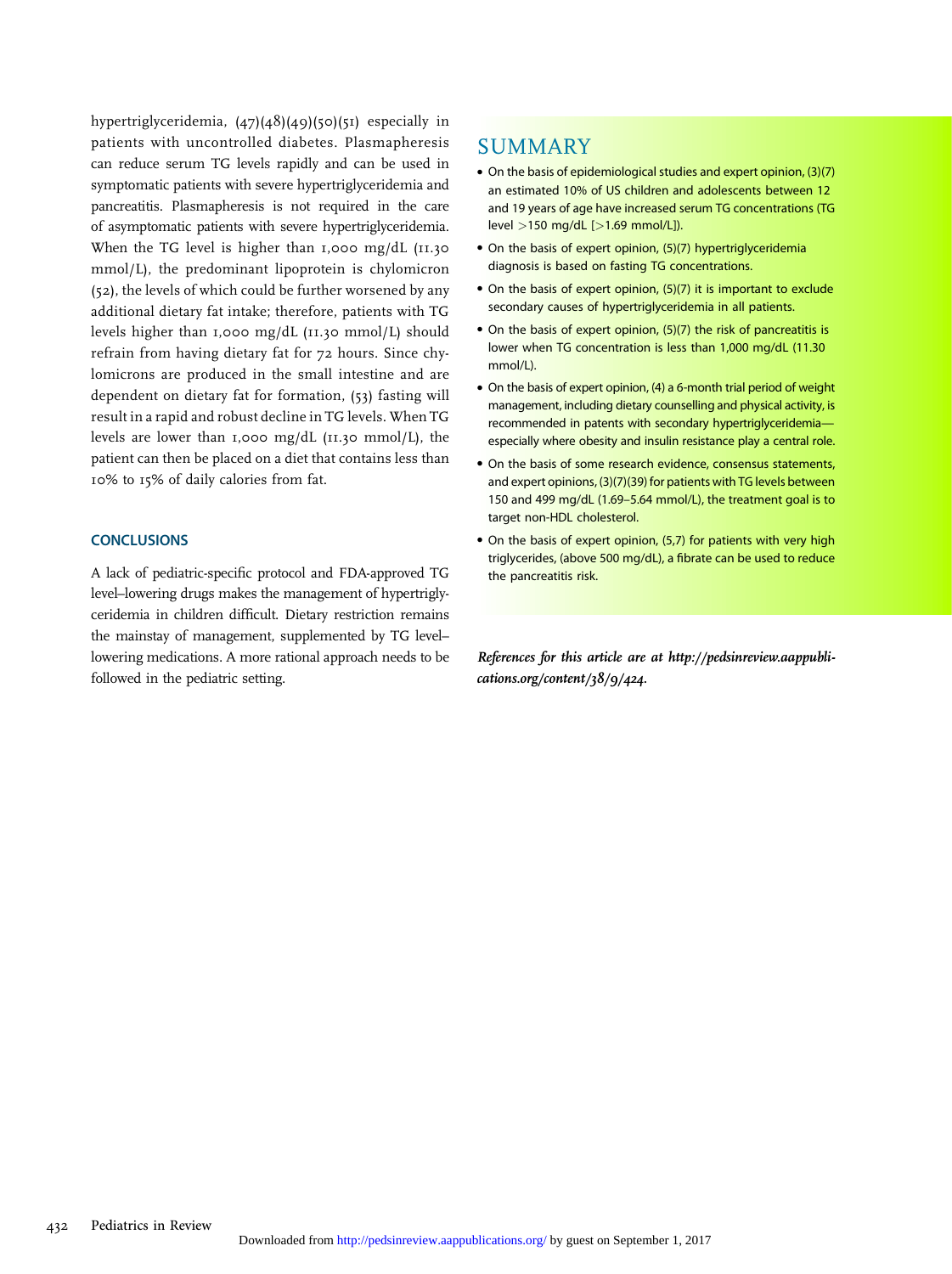# PIR QUIZ

There are two ways to access the journal CME quizzes:

1. Individual CME quizzes are available via a handy blue CME link under the article title in the Table of Contents of any issue. 2. To access all CME articles, click "Journal CME" from Gateway's orange main menu or go directly to: [http://www.aappublications.](http://www.aappublications.org/content/journal-cme) [org/content/journal-cme.](http://www.aappublications.org/content/journal-cme)

- 1. A 9-year-old girl was found to have a fasting triglyceride level of 352 mg/dL (3.98 mmol/L) at a routine lipid profile screening. Her height and weight are at the 25th percentile, and her body mass index is at the 50th percentile. Which of the following is the most appropriate recommendation for lifestyle modification in this patient?
	- A. Diet high in simple carbohydrates.
	- B. Diet high in water-soluble natural fiber.
	- C. Low omega-3 diet.
	- D. Restrict saturated fat to 30% in the diet.
	- E. Weight loss.
- 2. You have been evaluating a 6-year-old boy for hypertriglyceridemia. The patient's family history is clinically significant for severe hypertriglyceridemia in his father and uncle and the death of his maternal grandmother at 45 years of age due to myocardial infarction. The boy's fasting triglyceride level is 553 mg/dL (6.25 mmol/L). You began dietary and physical activity modifications and referred him to an endocrinologist. The boy's parents return today to discuss the endocrinologist's recommendations for treatment options. In discussing with them the potential side effects of the various pharmacological treatments of hypertriglyceridemia, which of the following is the most appropriate statement?
	- A. Aspirin should be routinely given to children 15 minutes before niacin to prevent flushing.
	- B. Fibrates are contraindicated in patients with kidney stones.
	- C. Niacin is well tolerated in children, and side effects are uncommon.
	- D. Omega-3 fatty acid supplementation with prescription fish oil capsules causes burping and fishy taste.
	- E. Statins may cause muscle disorders and increased liver enzyme levels.
- 3. A 13-year-old boy with type 1 diabetes mellitus that is well controlled with insulin is brought to the clinic by his parents for evaluation. His fasting triglyceride level was 1,100 mg/dL (12.43 mmol/L). He is otherwise asymptomatic. Which of the following is the most appropriate next step in the care of this patient to prevent complications such as pancreatitis?
	- A. Hold the insulin dose for 72 hours.
	- B. Immediate hospitalization.
	- B. Immediate plasmapheresis.
	- D. Prescribe pancreatic enzymes.
	- E. Restrict dietary fat for 72 hours.
- 4. A 10-year-old boy with a history of mood disorder, gastroesophageal reflux disease, allergic rhinitis, and intermittent asthma is seen for follow-up. At a routine lipid screening, his fasting triglyceride level is found to be 278 mg/dL (3.14 mmol/L). The patient is taking multiple medications for his chronic medical conditions. Which of the following medications he is taking is most likely to cause secondary hypertriglyceridemia?
	- A. Albuterol.
	- B. Loratadine.
	- C. Methyphenidate.
	- D. Omeprazole.
	- E. Risperidone.
- 5. A 9-year-old girl is seen in the clinic as a new patient. A screening fasting lipid profile shows a triglyceride level of 250 mg/dL (2.82 mmol/L). She is otherwise healthy, with a body mass index at the 40th percentile. Her family history is unremarkable. Which of the following is the most appropriate next step in the care of this patient?

REQUIREMENTS: Learners can take Pediatrics in Review quizzes and claim credit online only at: [http://](http://pedsinreview.org) [pedsinreview.org](http://pedsinreview.org).

To successfully complete 2017 Pediatrics in Review articles for AMA PRA Category 1 Credit<sup>TM</sup>, learners must demonstrate aminimum performance level of 60% or higher on this assessment, which measures achievement of the educational purpose and/or objectives of this activity. If you score less than 60% on the assessment, you will be given additional opportunities to answer questions until an overall 60% or greater score is achieved.

This journal-based CME activity is available through Dec. 31, 2019, however, credit will be recorded in the year in which the learner completes the quiz.



2017 Pediatrics in Review now is approved for a total of 30 Maintenance of Certification (MOC) Part 2 credits by the American Board of Pediatrics through the AAP MOC Portfolio Program. Complete the first 10 issues or a total of 30 quizzes of journal CME credits, achieve a 60% passing score on each, and start claiming MOC credits as early as October 2017.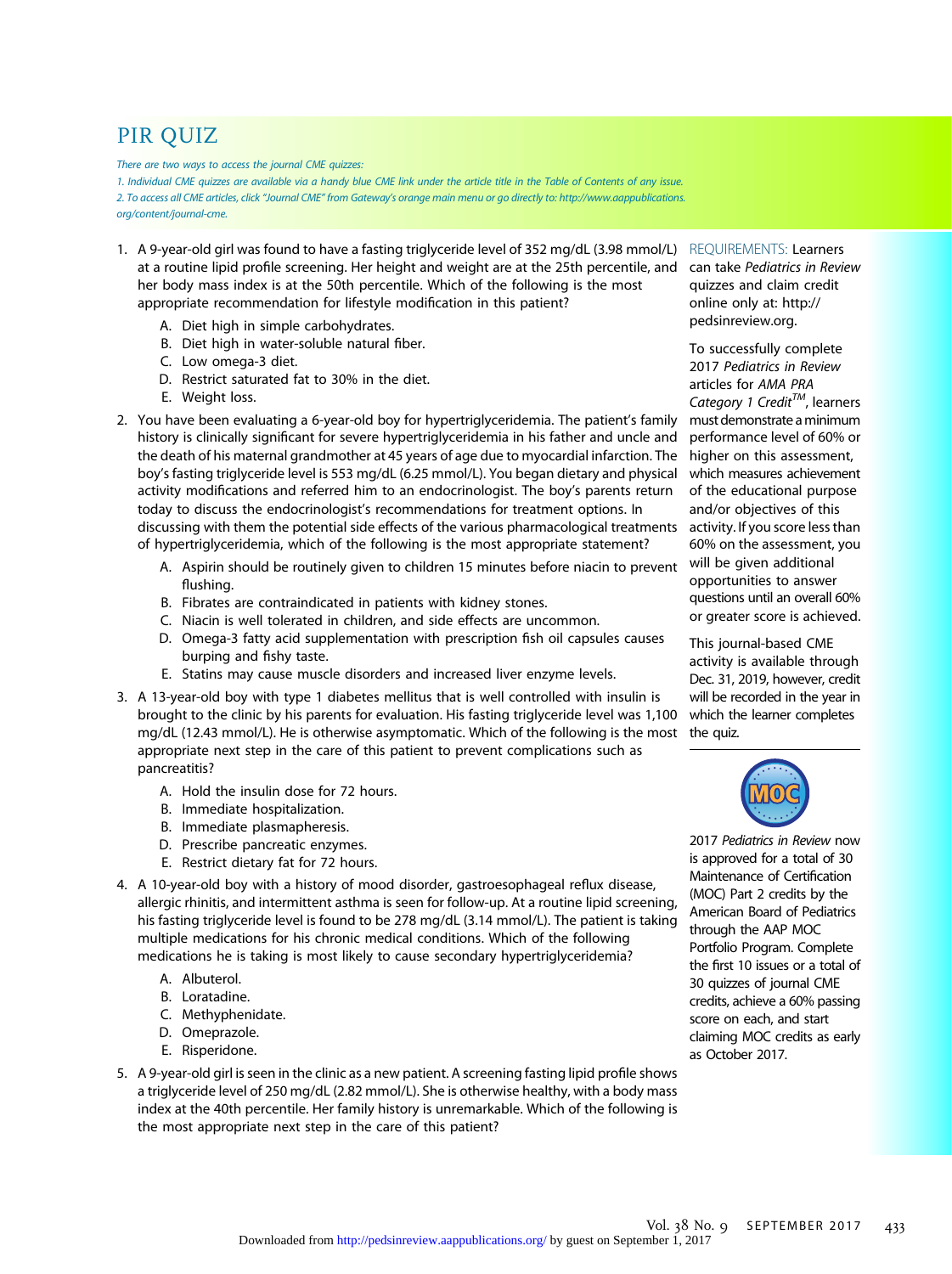- A. Prescribe a statin.
- B. Prescribe niacin.
- C. Recommend a diet containing less than 10% to 15% dietary fat.
- D. Recommend supplementation of omega-3 fatty acids with fish oil capsules.
- E. Repeat the fasting lipid profile and plan further care based on the mean of the 2 results.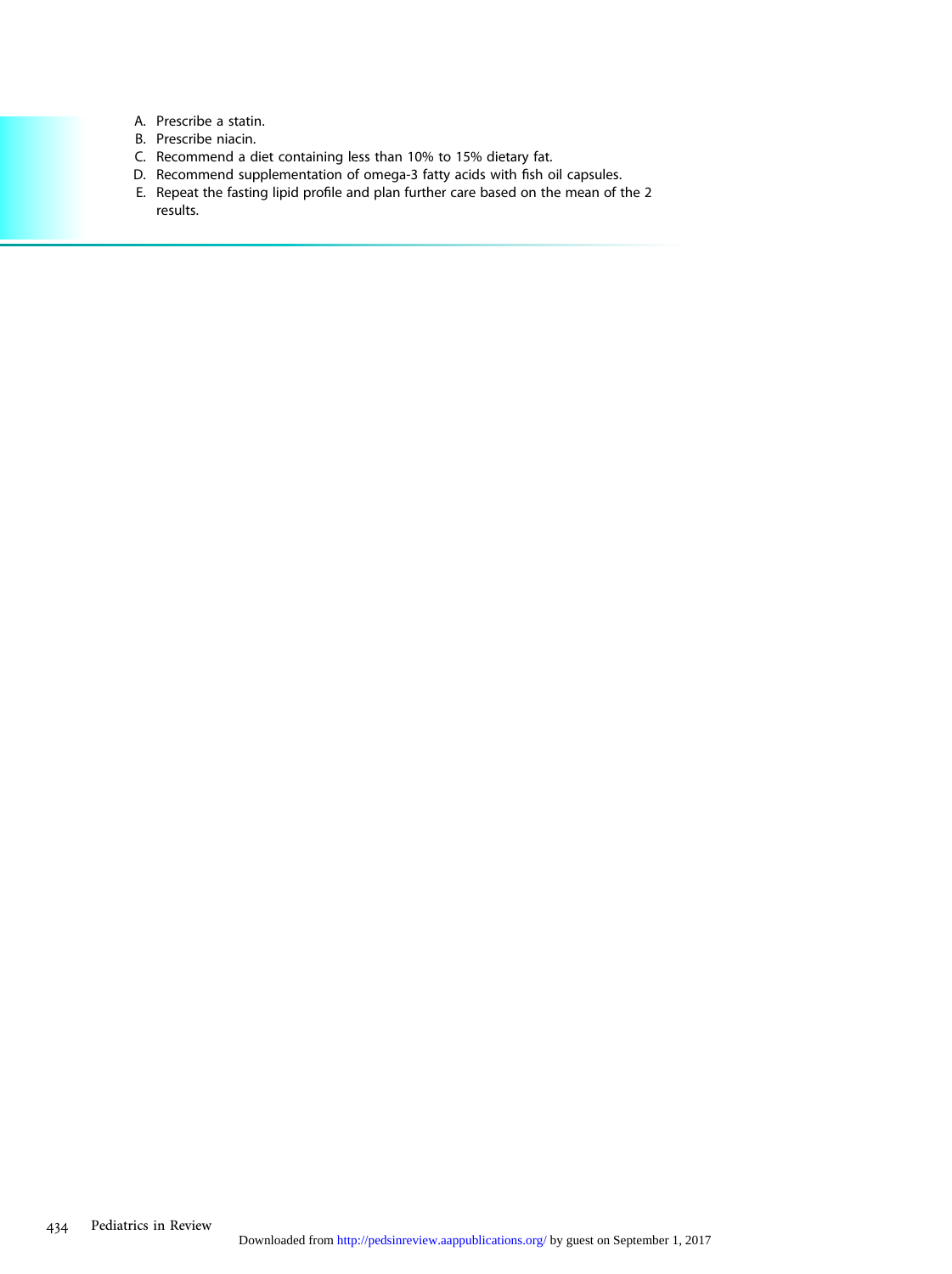## **Approach to Hypertriglyceridemia in the Pediatric Population**

DOI: 10.1542/pir.2016-0138 *Pediatrics in Review* 2017;38;424 Badhma Valaiyapathi, Bhuvana Sunil and Ambika P. Ashraf

| <b>Updated Information &amp;</b><br><b>Services</b> | including high resolution figures, can be found at:<br>http://pedsinreview.aappublications.org/content/38/9/424                                                                                                                                                                                                                                                                                                                                                                                                                                                                                                                                                                                                                                                                                                 |
|-----------------------------------------------------|-----------------------------------------------------------------------------------------------------------------------------------------------------------------------------------------------------------------------------------------------------------------------------------------------------------------------------------------------------------------------------------------------------------------------------------------------------------------------------------------------------------------------------------------------------------------------------------------------------------------------------------------------------------------------------------------------------------------------------------------------------------------------------------------------------------------|
| <b>References</b>                                   | This article cites 53 articles, 9 of which you can access for free at:<br>http://pedsinreview.aappublications.org/content/38/9/424#BIBL                                                                                                                                                                                                                                                                                                                                                                                                                                                                                                                                                                                                                                                                         |
| <b>Subspecialty Collections</b>                     | This article, along with others on similar topics, appears in the<br>following collection(s):<br><b>Medical Education</b><br>http://classic.pedsinreview.aappublications.org/cgi/collection/medica<br>1 education sub<br><b>Journal CME</b><br>http://classic.pedsinreview.aappublications.org/cgi/collection/journal<br>cme<br><b>Endocrinology</b><br>http://classic.pedsinreview.aappublications.org/cgi/collection/endocri<br>nology_sub<br><b>Diabetes Mellitus</b><br>http://classic.pedsinreview.aappublications.org/cgi/collection/diabete<br>s mellitus sub<br><b>Metabolic Disorders</b><br>http://classic.pedsinreview.aappublications.org/cgi/collection/metabo<br>lic_disorders_sub<br>Gastroenterology<br>http://classic.pedsinreview.aappublications.org/cgi/collection/gastroe<br>nterology_sub |
| Permissions & Licensing                             | Information about reproducing this article in parts (figures, tables) or<br>in its entirety can be found online at:<br>http://classic.pedsinreview.aappublications.org/site/misc/Permissions<br>.xhtml                                                                                                                                                                                                                                                                                                                                                                                                                                                                                                                                                                                                          |
| <b>Reprints</b>                                     | Information about ordering reprints can be found online:<br>http://classic.pedsinreview.aappublications.org/site/misc/reprints.xht<br>ml                                                                                                                                                                                                                                                                                                                                                                                                                                                                                                                                                                                                                                                                        |